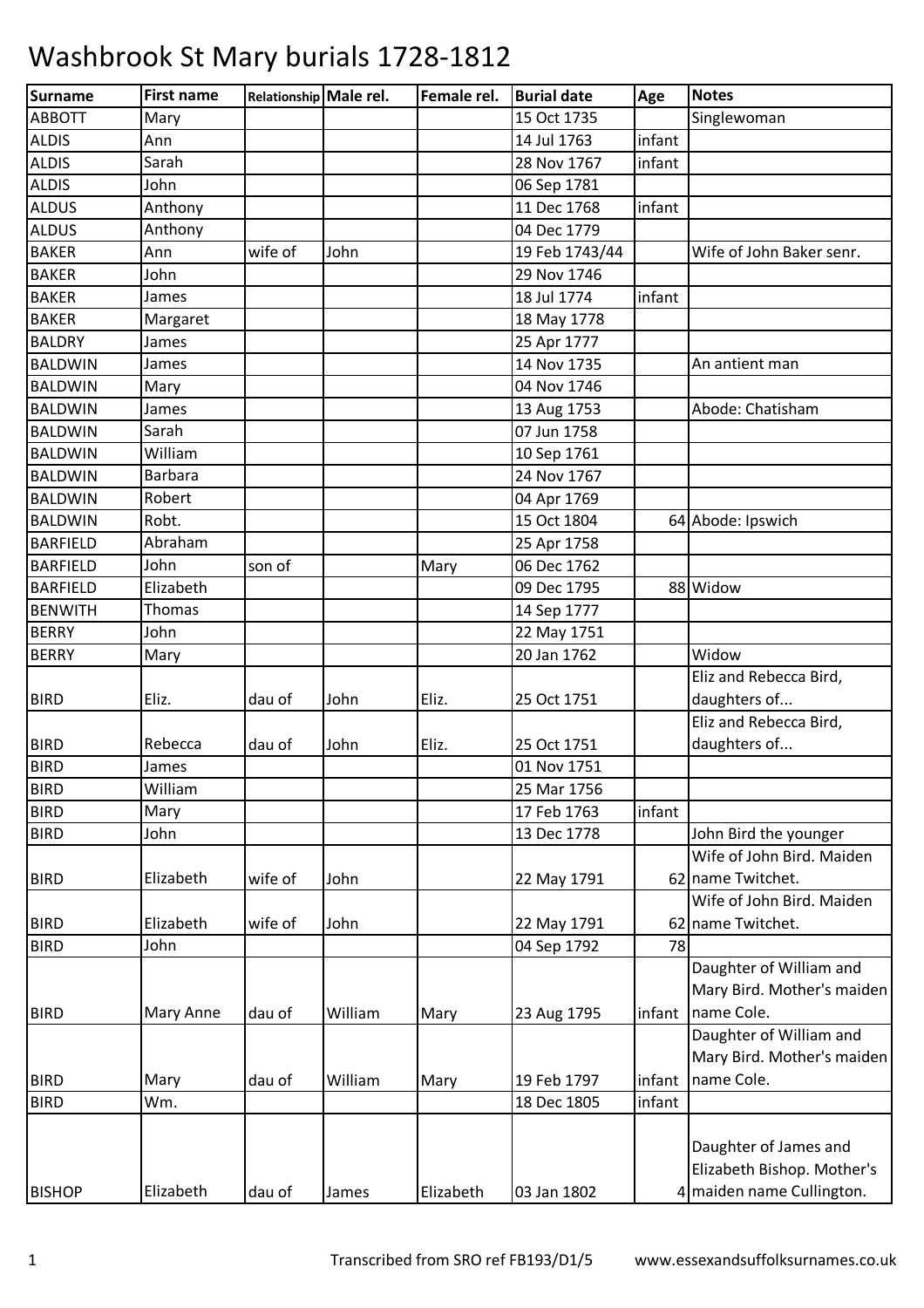| Surname             | <b>First name</b> | Relationship Male rel. |        | Female rel. | <b>Burial date</b> | Age    | <b>Notes</b>                    |
|---------------------|-------------------|------------------------|--------|-------------|--------------------|--------|---------------------------------|
| <b>BLACKSHALL</b>   | Mary              |                        |        |             | $* * 1754$         |        | Date illegible.                 |
| <b>BOND</b>         | Mary              |                        |        |             | 08 Dec 1729        |        |                                 |
| <b>BOND</b>         | Mary              |                        |        |             | * * 1754           |        | Date illegible.                 |
| <b>BOND</b>         | Elizabeth         |                        |        |             | * * 1754           |        | Date illegible.                 |
| <b>BOND</b>         | Edmd.             |                        |        |             | 09 Mar 1761        |        | Aged.                           |
| <b>BOYDEN</b>       | Eliz.             |                        |        |             | 16 Jan 1749/50     |        | Widow                           |
| <b>BOYTEN</b>       | John              |                        |        |             | 15 Mar 1748/49     |        | John Boyten senr.               |
| <b>BOYTON</b>       | 5                 |                        |        |             | 05 Oct 1746        |        | Wid. Poyton                     |
| <b>BOYTON</b>       | Esther            |                        |        |             | 31 Dec 1750        |        |                                 |
| <b>BOYTON</b>       | Mary              |                        |        |             | 20 Aug 1751        |        |                                 |
| <b>BOYTON</b>       | Eliz.             |                        |        |             | 19 Nov 1751        |        |                                 |
| <b>BOYTON</b>       | Eliz.             |                        |        |             | 09 Mar 1751/52     |        |                                 |
| <b>BOYTONE</b>      | Wm.               |                        |        |             | 10 May 1740        |        |                                 |
| <b>BRANDISH</b>     | Mary              |                        |        |             | 14 Dec 1750        |        | Abode: Bucklesham               |
| <b>BRODISH</b>      | Mary              | dau of                 | Jno.   | Mary        | 17 Jan 1741/42     |        | Abode: Rushmore                 |
| <b>BROWN</b>        | Thomas            |                        |        |             | 08 Jun 1802        | infant |                                 |
| <b>BUGG</b>         | William           |                        |        |             | 28 Feb 1784        |        |                                 |
| <b>CABBON</b>       | Sarah             | wife of                | John   |             | 12 Jul 1749        |        |                                 |
| <b>CABBORN</b>      | John              |                        |        |             | 03 Apr 1754        |        |                                 |
|                     |                   |                        |        |             |                    |        | Date illegible. Entry is at the |
|                     |                   |                        |        |             |                    |        | top of the page, and might      |
|                     |                   |                        |        |             |                    |        | be a repeat of the same         |
|                     |                   |                        |        |             |                    |        | name at the bottom of the       |
|                     |                   |                        |        |             |                    |        | previous page, dated 3rd        |
| <b>CABBORN</b>      | John              |                        |        |             | * * 1754           |        | April.                          |
| <b>CALVER</b>       | Ann               |                        |        |             | 05 Mar 1737/38     |        | Widow                           |
|                     |                   |                        |        |             |                    |        |                                 |
| <b>CARVER</b>       | Samll             |                        |        |             | 29 Nov 1730        |        | Abode: St Nicholas, Ipswich     |
| <b>CARVER</b>       | John              | child of               |        | Sarah       | 17 Feb 1759        |        | Illegitimate                    |
| <b>CARVER</b>       | John              |                        |        |             | 10 Oct 1765        |        | Abode: Bentley                  |
| <b>CARVER</b>       | Mary              |                        |        |             | 27 Nov 1772        |        |                                 |
| CARVER              | John              |                        |        |             | 14 May 1780        |        |                                 |
| CARVER              | Sarah             |                        |        |             | 11 Feb 1784        |        |                                 |
| CHAMBERLAIN         | John              | son of                 | Richd. | Elizabeth   | 28 Mar 1745        |        |                                 |
| CHAMBERLAIN         | James             | son of                 | John   | Hannah      | 09 Aug 1745        |        | <b>Buried at Branford</b>       |
| CHAMBERLAIN         | Hannah            | dau of                 | John   | Hannah      | 04 Jan 1746/47     |        | Abode: Branford                 |
| CHAMBERLAIN         | Hannah            |                        |        |             | 30 Dec 1753        |        | Abode: Bramford                 |
| CHAMBERLAIN         | Richard           |                        |        |             | 21 Mar 1754        |        |                                 |
|                     |                   |                        |        |             |                    |        |                                 |
|                     |                   |                        |        |             |                    |        | Wife of John Chamberlain.       |
| CHAMBERLAIN         | Mary              | wife of                | John   |             | 09 Jul 1791        |        | 82 Maiden name Warner.          |
|                     |                   |                        |        |             |                    |        |                                 |
|                     |                   |                        |        |             |                    |        | Wife of John Chamberlain.       |
| CHAMBERLAIN         | Mary              | wife of                | John   |             | 09 Jul 1791        |        | 82 Maiden name Warner.          |
| CHAMBERLAIN         | John              |                        |        |             | 09 Mar 1795        | 85     |                                 |
| CHAMBERLAINE        | Richd             | son of                 | Richd  | Eliz        | 02 Nov 1729        |        |                                 |
| CHAMBERLAINE   Mary |                   | wife of                | Jno    |             | 16 Sep 1731        |        |                                 |
| CHAMBERLAINE        | Anne              | dau of                 | Richd  | Eliz        | 07 Feb 1733/34     |        | Abode: Copdock                  |
| CHAMBERLAINE Jno.   |                   |                        |        |             | 06 Jul 1738        |        | Widower                         |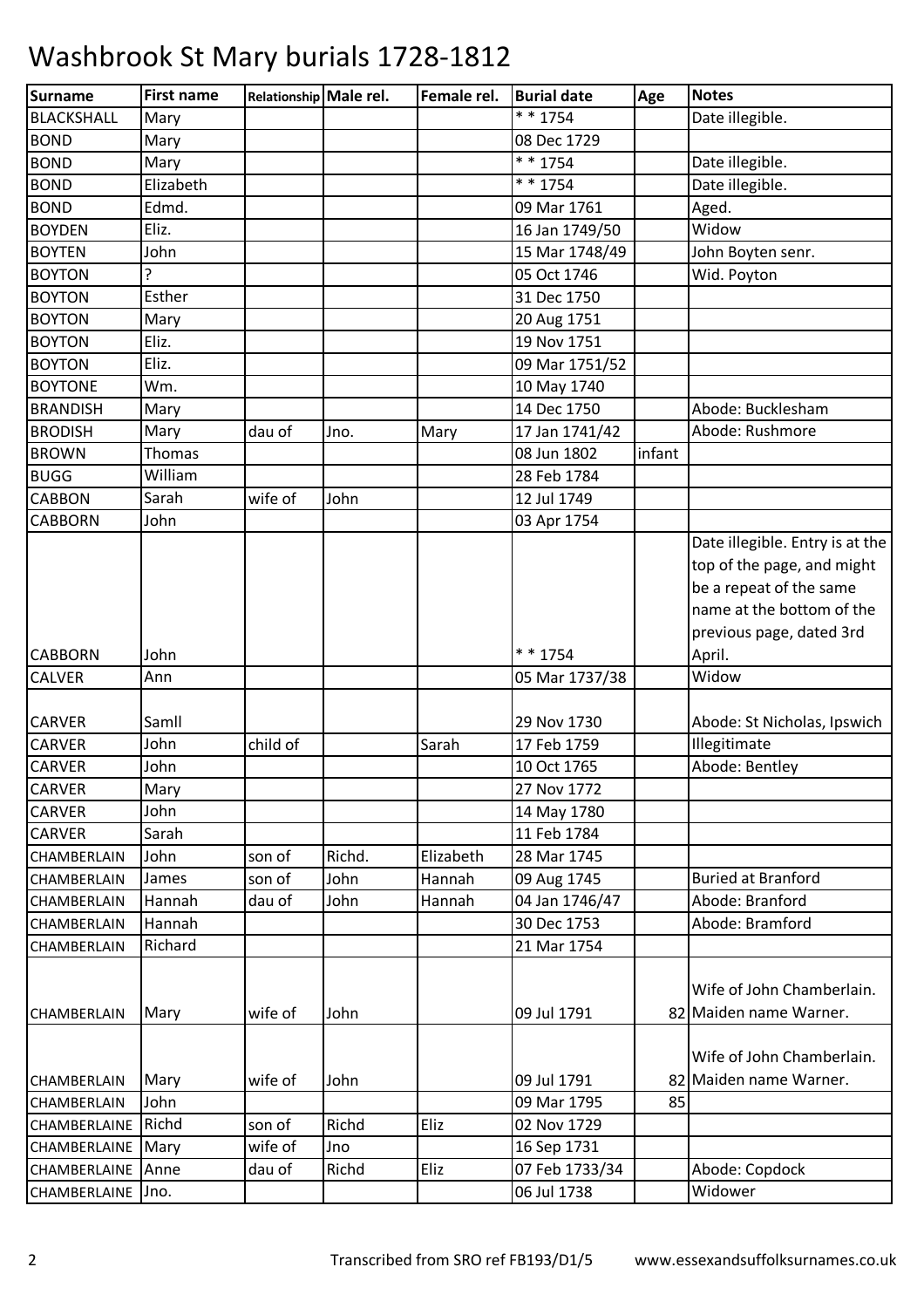| Surname                   | <b>First name</b> | Relationship Male rel. |         | Female rel. | <b>Burial date</b> | Age    | <b>Notes</b>                |
|---------------------------|-------------------|------------------------|---------|-------------|--------------------|--------|-----------------------------|
| CHAMBERLAINE              | James             | son of                 | John    | Hannah      | 29 Aug 1742        |        | Abode: Bramford             |
|                           | Mary              |                        |         |             |                    |        |                             |
| CHAMBERLAYNE Elizabeth    |                   | dau of                 | John    | Eliz.       | 19 Sep 1750        |        | Abode: Bramford             |
| <b>CHAMBERLAYNE James</b> |                   |                        |         |             | 18 Nov 1750        |        |                             |
| <b>CHAMBERLAYNE</b> James |                   |                        |         |             | 07 Nov 1751        |        |                             |
| CHAMBERLAYNE James        |                   |                        |         |             | 15 Oct 1752        |        | Abode: Bramford             |
| CHAMBERLAYNE Elizabeth    |                   |                        |         |             | $* * 1754$         |        | Date illegible.             |
| CHAPLAIN                  | Henry             |                        |         |             | 15 Apr 1743        |        |                             |
| <b>CHAPLIN</b>            | John              |                        |         |             | 17 Oct 1778        |        |                             |
| CHILD.                    | Eliz.             |                        |         |             | 20 Oct 1747        |        | Wid. From Elmsorth          |
| <b>CLASBY</b>             | Mary              | wife of                | William |             | 26 Mar 1729        |        |                             |
| <b>CLASBY</b>             | William           | son of                 | William |             | 01 Apr 1729        |        |                             |
| <b>COLE</b>               | Henry             |                        |         |             | 01 Feb 1730/31     |        | 75 Entry is quite faded.    |
| <b>COLE</b>               | Thomas            |                        |         |             | 13 Sep 1782        |        |                             |
| <b>COLE</b>               | Mary              |                        |         |             | 17 Oct 1788        |        | 68 Widow                    |
| <b>COLE</b>               | Mary              | dau of                 |         | Mary        | 23 Aug 1792        |        | infant Illegitimate         |
| <b>COLE</b>               | Ann               | wife of                | Robt.   |             | 01 Apr 1804        | 73     |                             |
| <b>COLE</b>               | Thos.             |                        |         |             | 05 Dec 1804        | 42     |                             |
| <b>COLLINGTON</b>         | Thomas            |                        |         |             | 15 Nov 1781        |        |                             |
| <b>COOPER</b>             | Jeremiah          |                        |         |             | 22 Nov 1758        |        |                             |
| <b>COWPER</b>             | Ann               |                        |         |             | 18 Feb 1761        |        |                             |
| <b>CRISP</b>              | Elizabeth         |                        |         |             | 11 Mar 1798        | infant | Abode: Washbrook            |
| <b>CRISP</b>              | Samuel            |                        |         |             | 24 Mar 1805        | 8      |                             |
| CULLENDON                 | Robert            |                        |         |             | 23 Mar 1760        | 75     |                             |
| <b>CULLINGTON</b>         | Eliz.             |                        |         |             | 05 Nov 1765        |        | Widow                       |
| <b>CULLINGTON</b>         | Rachael           |                        |         |             | 10 May 1787        | 65     |                             |
| <b>CULLINGTON</b>         | <b>Thomas</b>     |                        |         |             | 14 Jan 1801        | 79     |                             |
| <b>CULLINGTON</b>         | Priscilla         |                        |         |             | 15 Mar 1802        | 22     |                             |
| <b>DALDRY</b>             | James             |                        |         |             | 28 Sep 1800        | 4      |                             |
| <b>DANIELS</b>            | Wm.               |                        |         |             | 10 Sep 1751        |        |                             |
| <b>DANIELS</b>            | John              |                        |         |             | 25 Feb 1753        |        |                             |
| <b>DAWDNEY</b>            | William           |                        |         |             | 06 Dec 1800        | 67     |                             |
| <b>DAY</b>                | Abraham           |                        |         |             | 16 Feb 1730/31     | 22     |                             |
| <b>DAY</b>                | Jno               | son of                 | Isaac   | Sarah       | 06 Jan 1731/32     |        |                             |
| <b>DAY</b>                | Sarah             | wife of                | ?       |             | 20 Mar 1735/36     |        | Husband's first name faded. |
| DAY                       | John              |                        |         |             | 07 Feb 1736/37     |        | A Batchelor                 |
| DAY                       | <b>Bridget</b>    |                        |         |             | 10 Mar 1737/38     |        | Surname is smudged          |
| <b>DAY</b>                | Mary              |                        |         |             | 24 Oct 1737        |        | A singlewoman               |
| DAY                       | Abraham           | son of                 | Isaac   | Ann         | 27 Mar 1742        |        |                             |
| <b>DAY</b>                | Abraham           |                        |         |             | 17 Mar 1747/48     |        | Abraham Day senr.           |
| <b>DAY</b>                | Ann               |                        |         |             | 07 Jul 1748        |        |                             |
| DAY                       | Ann               |                        |         |             | 30 Jun 1748        |        |                             |
| <b>DAY</b>                | Mary              |                        |         |             | 02 Nov 1752        |        |                             |
| <b>DAY</b>                | Henry             |                        |         |             | 04 Jan 1757        |        |                             |
| <b>DAY</b>                | Abraham           |                        |         |             | 15 Oct 1758        | infant |                             |
| DAY                       | Sarah             | wife of                | Wm.     |             | 06 Jul 1760        | 25     |                             |
| <b>DAY</b>                | Sarah             |                        |         |             | 25 Jul 1760        | infant |                             |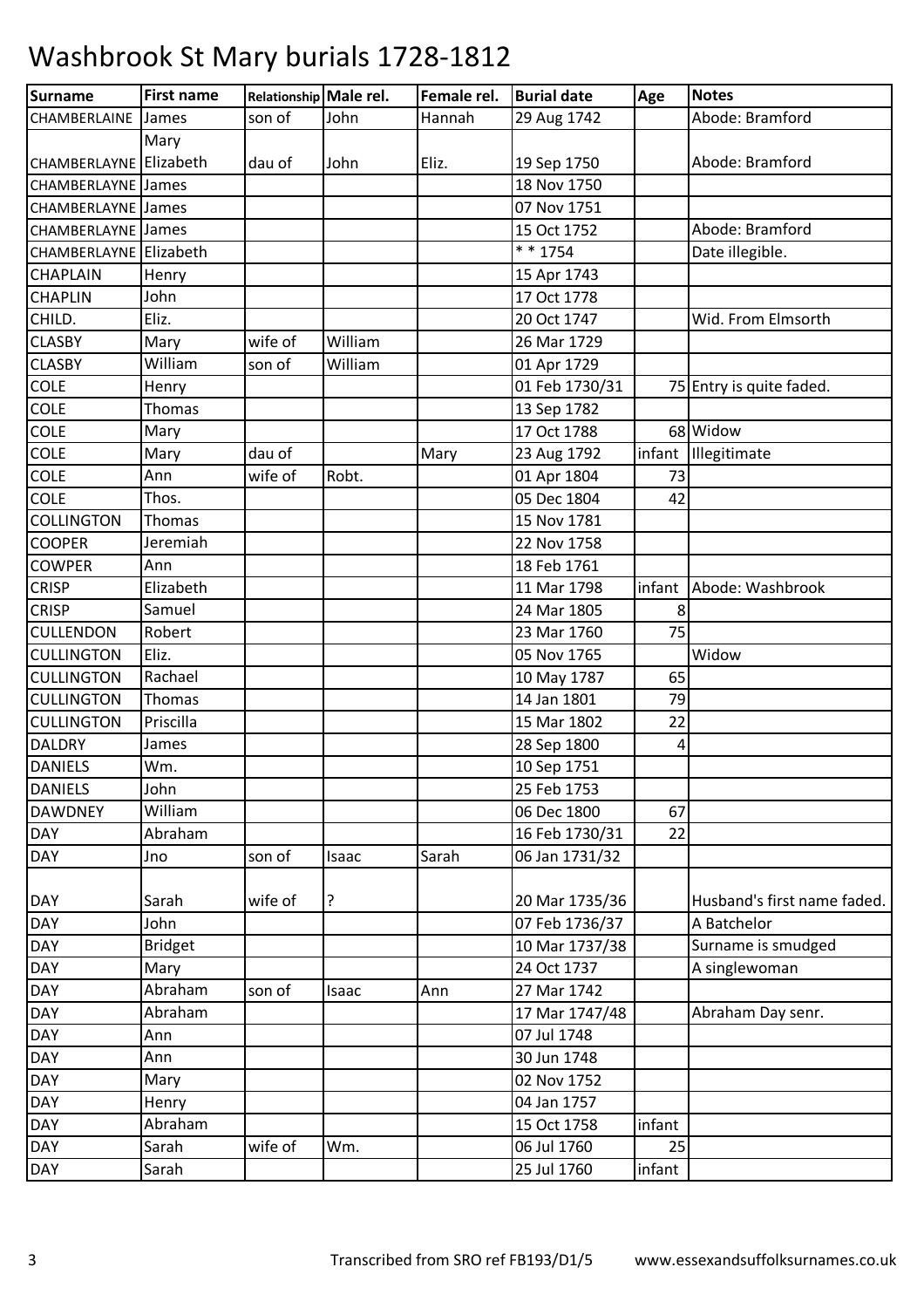### **Surname First name Relationship Male rel. Female rel. Burial date Age Notes** DAY Temperance wife of Isaac | 26 Sep 1760 The entry says "aged 42" but it looks like a line has been put through it. DAY ? 31 Jan 1763 The Widow Day. Ancient. DAY Isaac 06 Feb 1774 DAY Abraham 04 Apr 1776 DAY Anne 1777 DAY John 05 Jan 1783 DAY Isaac 17 Apr 1783 DAY William 14 Aug 1803 71 Abode: Langham, Essex DORLING Thomas Son of Thomas Sarah 26 May 1799 linfant DORLING Robert 17 Jul 1808 63 DORLING Thomas 08 Aug 1808 34 DORLING Sarah dau of Sarah 15 Nov 1808 3 DORLING Sarah 16 Oct 1810 31 DOYLING Mary dau of Robert Sarah 21 Sep 1787 infant DOYLING Abraham son of Robert Sarah 103 Nov 1791 Son of Robert and Sarah Doyling. Mother's maiden name Neavewood DOYLING Sarah dau of Robert Sarah 13 Apr 1794 Daughter of Robert and Sarah Doyling. Mother's maiden name Neavewood. DOYLING Amy dau of Robert Sarah 18 Aug 1796 Daughter of Robert and Sarah Doyling. Mother's maiden name Neavewood. DOYLY Mary 27 May 1781 infant DRIVER Nathan 27 Apr 1786 infant DRIVER Judith 15 Apr 1787 infant DRIVER John 04 Jan 1789 infant DRIVER Judith dau of Nathan Judith 21 Sep 1798 infant DRIVER | Wm. child of Nathan | Judith | 08 Sep 1799 | Wm. & Charles, twins of... DRIVER | Charles | child of | Nathan | Judith | 08 Sep 1799 | Wm. & Charles, twins of... DRIVER Nathan Son of Nathan Judith 108 Oct 1801 Son of Nathan and Judith Driver. Mother's maiden 5 name Rayner DRIVER Nathan 27 Oct 1802 45 Abode: Washbrook EDWARDS Richard Son of Richd. 14 Jun 1750 ELY Joseph son of Joseph Susannah 24 Nov 1738 ELY Susannah 29 Dec 1738 The mother (referring to burial on 24 Nov 1738 of Joseph son of Joseph & Susannah Ely). ELY Joseph 10 Dec 1742 EVERETT Thomas 14 Feb 1751/52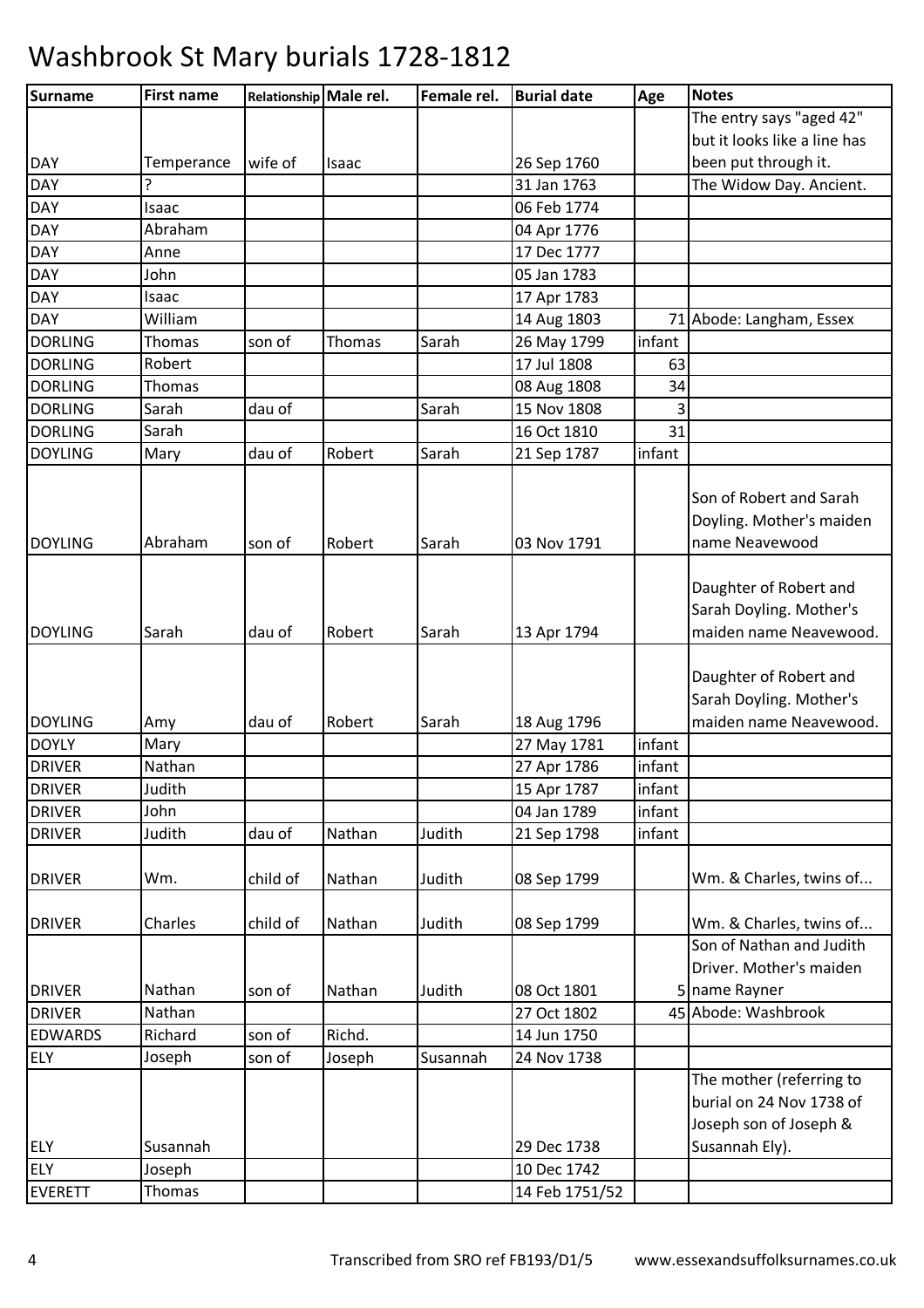| <b>Surname</b>  | <b>First name</b> | Relationship Male rel. |         | Female rel. | <b>Burial date</b> | Age    | <b>Notes</b>               |
|-----------------|-------------------|------------------------|---------|-------------|--------------------|--------|----------------------------|
| <b>FAYER</b>    | Goddy             |                        |         |             | * Feb 1755         |        | Date illegible.            |
| <b>FENN</b>     | Charles           |                        |         |             | 15 Jan 1792        | 73     |                            |
|                 |                   |                        |         |             |                    |        | Relict of the late Charles |
| <b>FENN</b>     | Mary              | relict of              | Charles |             | 18 Jul 1792        |        | 71 Fenn                    |
|                 |                   |                        |         |             |                    |        | Daughter of Charles and    |
|                 |                   |                        |         |             |                    |        | Elizabeth Fenn. Mother's   |
| <b>FENN</b>     | Mary              | dau of                 | Charles | Elizabeth   | 29 May 1792        | infant | maiden name Keeble         |
|                 |                   |                        |         |             |                    |        | Wife of Charles Fenn.      |
| <b>FENN</b>     | Elizabeth         | wife of                | Charles |             | 22 Jun 1792        |        | Maiden name Keeble         |
|                 |                   |                        |         |             |                    |        | Wife of Charles Fenn.      |
| <b>FENN</b>     | Elizabeth         | wife of                | Charles |             | 22 Jun 1792        |        | Maiden name Keeble         |
| <b>FINCH</b>    | Wells             |                        |         |             | 19 Jan 1774        | infant |                            |
| <b>FREEMAN</b>  | Elizabeth         |                        |         |             | 26 Jun 1783        |        |                            |
| <b>GARNHAM</b>  | Sarah             |                        |         |             | 03 Sep 1772        |        |                            |
| <b>GENTRY</b>   | John              |                        |         |             | 08 Feb 1756        |        |                            |
| <b>GENTRY</b>   | Lydia             |                        |         |             | 15 Apr 1772        | infant |                            |
| <b>GENTRY</b>   | John              |                        |         |             | 25 Jun 1776        |        |                            |
| GILDERSLEEVE    | Rose              |                        |         |             | 09 Jun 1736        |        | Widow                      |
| <b>GLADDEN</b>  | Anne              |                        |         |             | 04 Sep 1794        | 67     |                            |
|                 | Edward            |                        |         |             |                    |        |                            |
| <b>GOOCH</b>    | Cooper            |                        |         |             | 21 Jan 1809        | infant | A natural child.           |
| <b>GOODRICH</b> | Sarah             | dau of                 | Jno     | Sarah       | 01 Sep 1730        |        |                            |
| <b>GOODRICH</b> | Robert            |                        |         |             | 23 Jan 1772        | infant |                            |
| <b>GOODRICH</b> | William           |                        |         |             | * Dec 1773         | infant | Day of month lost.         |
| <b>GOODWIN</b>  | Benjamin          |                        |         |             | 02 Mar 1781        |        |                            |
| <b>GREEN</b>    | ?                 |                        |         |             | 12 Nov 1741        |        | The Wid. Green             |
| <b>GRIMSY</b>   | Robert            |                        |         |             | 30 Mar 1780        |        | Abode: Monks Eleigh        |
| <b>GRIMWADE</b> | Lucy              |                        |         |             | 27 Feb 1785        | infant |                            |
| <b>GRIMWOOD</b> | Sarah             |                        |         |             | 26 Oct 1798        |        | 45 Abode: Washbrook        |
| <b>GRIMWOOD</b> | Sarah             | dau of                 | Thomas  | Caroline    | 10 Oct 1806        | 2      |                            |
| <b>GRIMWOOD</b> | Sarah             | dau of                 | Thomas  | Caroline    | 11 Feb 1807        | infant |                            |
| <b>GRIMWOOD</b> | John              |                        |         |             | 13 Dec 1808        | 16     |                            |
| <b>HEARD</b>    | Susan             |                        |         |             | 08 May 1758        |        |                            |
|                 |                   |                        |         |             |                    |        | An aged woman (also on FB  |
| <b>HERD</b>     | Susannah          |                        |         |             | 23 Apr 1768        |        | 193/D1/5)                  |
| <b>HERSOM</b>   | Susan             |                        |         |             | 30 Sep 1764        | infant |                            |
| <b>HERSOM</b>   | John              |                        |         |             | 12 May 1765        | infant |                            |
| <b>HERSOM</b>   | John              |                        |         |             | 10 Apr 1768        | infant | (also on FB 193/D1/5)      |
|                 |                   |                        |         |             |                    |        | Widow of Adam Hewke.       |
| <b>HEWKE</b>    | Ann               | widow of               | Adam    |             | 28 Aug 1791        |        | 80 Maiden name Lewes       |
| <b>JACKSON</b>  | Anthony           |                        |         |             | 21 Mar 1774        |        |                            |
| <b>JAMES</b>    | Barbary           |                        |         |             | 21 Aug 1756        |        |                            |
| <b>JARDAN</b>   | Henry             |                        |         |             | 06 Apr 1774        | infant |                            |
| <b>JENNINGS</b> | Mary              |                        |         |             | 03 Feb 1757        |        |                            |
| <b>JENNINGS</b> | William           |                        |         |             | 25 Mar 1757        |        |                            |
| <b>JENNINGS</b> | John              |                        |         |             | 14 Dec 1762        | infant |                            |
| <b>JENNINGS</b> | Mary              |                        |         |             | 08 Jan 1772        | infant |                            |
| <b>JENNINGS</b> | Thomas            |                        |         |             | 27 Aug 1786        | 57     |                            |
| <b>JENNINGS</b> | Elizabeth         |                        |         |             | 20 Aug 1806        | 77     |                            |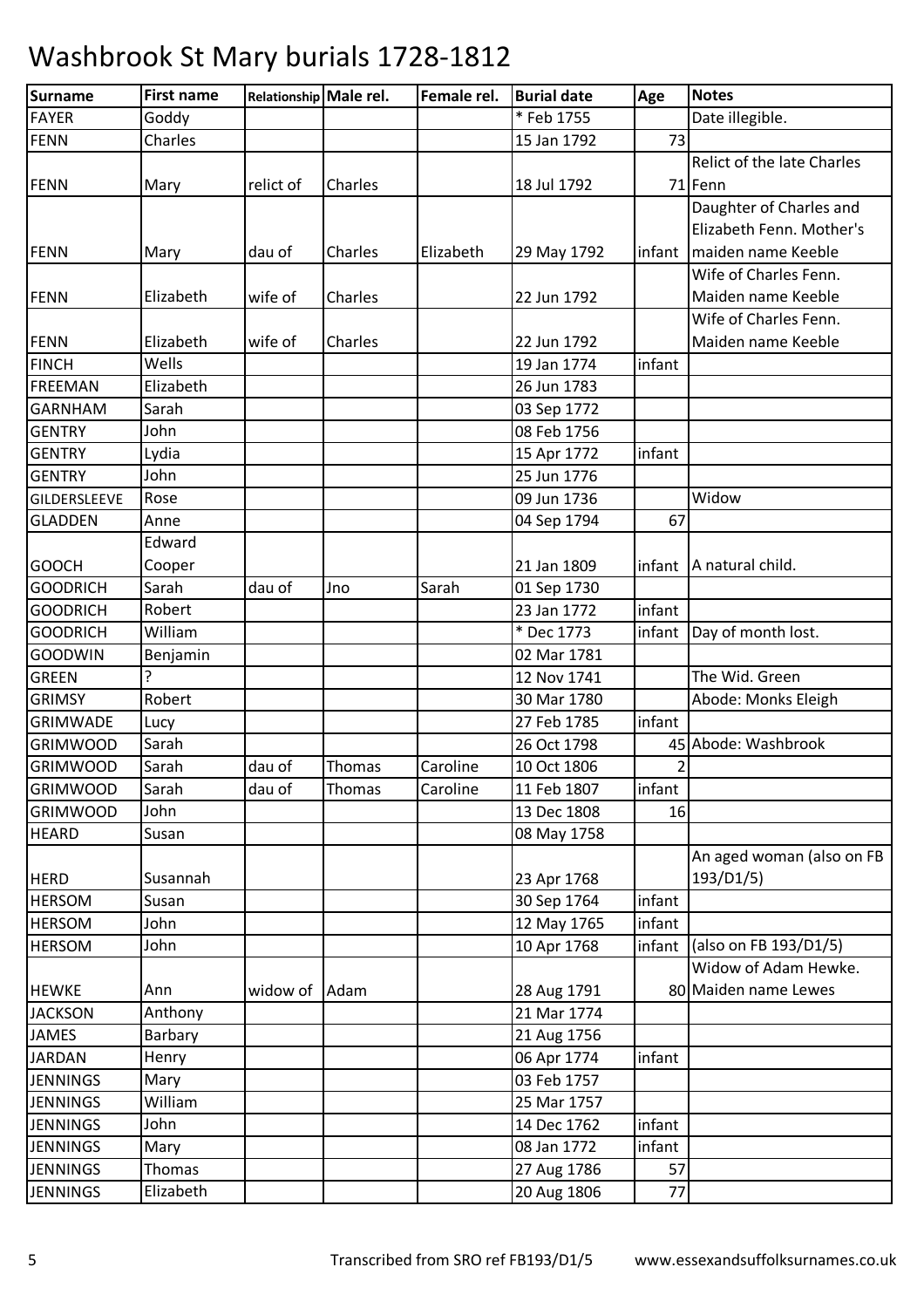| Surname           | <b>First name</b> | Relationship Male rel. |         | Female rel. | <b>Burial date</b> | Age    | <b>Notes</b>                 |
|-------------------|-------------------|------------------------|---------|-------------|--------------------|--------|------------------------------|
| <b>KEMBALL</b>    | Mary              | wife of                | William |             | 18 Sep 1804        |        | 59 Abode: Buxhall, Suffolk   |
| <b>KENNINGTON</b> | Abraham           |                        |         |             | 07 Sep 1803        | 21     |                              |
| <b>KERRIDGE</b>   | Martha            |                        |         |             | 09 Jun 1740        |        | Widow                        |
| <b>KERRIDGE</b>   | Catherine         |                        |         |             | 06 Aug 1765        | child  |                              |
| <b>KING</b>       | Elizabeth         | wife of                | Richard |             | 05 Feb 1736/37     |        |                              |
| <b>KING</b>       | Elizabeth         | dau of                 | Richard |             | 22 Apr 1739        |        |                              |
| <b>KING</b>       | Henry             |                        |         |             | 10 Nov 1751        |        |                              |
| <b>KING</b>       | Charles           |                        |         |             | 03 Dec 1756        |        | Abode: Bently                |
| <b>KITTLE</b>     | John              |                        |         |             | 07 Feb 1758        |        |                              |
| <b>LAMBERT</b>    | Sarah             | wife of                | John    |             | * Mar 1736/7       |        | Date unclear - 2nd or 20?    |
| LAWS              | Elizabeth         |                        |         |             | 28 Jul 1784        | infant |                              |
| <b>LEE</b>        | Sarah             | wife of                | Richard |             | 13 Aug 1733        |        | Abode: Charisham             |
| <b>LEWIS</b>      | Edward            |                        |         |             | 03 Aug 1748        |        |                              |
|                   |                   |                        |         |             |                    |        |                              |
| LEWIS?            | James             |                        |         |             | 19 Dec 1734        |        | An ancient man & widower     |
|                   |                   |                        |         |             |                    |        |                              |
|                   |                   |                        |         |             |                    |        | At Cobdock (not clear if     |
|                   |                   |                        |         |             |                    |        | baptism or burial. Not clear |
|                   |                   |                        |         |             |                    |        | if they live at Copdock or   |
|                   |                   |                        |         |             |                    |        | the baptism/burial took      |
| LOT               | John              | son of                 | Isaac   | Sarah       | 02 Jun 1734        |        | place there)                 |
| LOT               | Robert            | son of                 | Isaac   |             | 30 Jun 1747        |        |                              |
| <b>LOTT</b>       | Sarah             | wife of                | Isaac   |             | 01 Jan 1761        |        | Late wife of                 |
| LOTT              | Isaac             |                        |         |             | 25 Feb 1773        |        |                              |
| <b>LOTT</b>       | Mary              |                        |         |             | 17 May 1776        |        |                              |
| LOTT              | Samuel            |                        |         |             | 23 Mar 1795        | 51     |                              |
| LOWE              | Eliz.             |                        |         |             | 01 Jul 1760        |        | Widow                        |
| MALTWELL          | Edwd.             |                        |         |             | 21 Jan 1739/40     |        |                              |
| <b>MANNING</b>    | Mary              |                        |         |             | 03 Feb 1739/40     |        | Wid.                         |
| <b>MARKHAM</b>    | Mary              |                        |         |             | 19 Dec 1750        |        |                              |
| <b>MARKHAM</b>    | Hawes             |                        |         |             | 14 Jul 1768        |        | An old man                   |
| <b>MARVEN</b>     | Thomas            |                        |         |             | 16 Dec 1785        | infant |                              |
|                   |                   |                        |         |             |                    |        |                              |
| <b>MASON</b>      | John              |                        |         |             | * * 1728           |        | An ancient man (date lost)   |
| <b>MASON</b>      | Ann               |                        |         |             | 09 Apr 1753        |        |                              |
| <b>MASON</b>      | Susan             |                        |         |             | 22 Nov 1767        | infant |                              |
| <b>MASON</b>      | John              |                        |         |             | 14 May 1771        |        |                              |
|                   |                   |                        |         |             |                    |        | Daughter of John and Anne    |
|                   |                   |                        |         |             |                    |        | Mason. Mother's maiden       |
| <b>MASON</b>      | Sarah             | dau of                 | John    | Anne        | 04 Nov 1794        |        | name Roberts.                |
| <b>MEADOWS</b>    | Eliz.             | dau of                 | Jos.    | Judith      | 26 Sep 1742        |        |                              |
| <b>MEADOWS</b>    | Sarah             |                        |         |             | 28 Feb 1751/52     |        |                              |
| <b>MEADOWS</b>    | Sarah             |                        |         |             | 12 Apr 1765        |        |                              |
| <b>MEADOWS</b>    | Joseph            |                        |         |             | 25 Apr 1767        |        | An old man                   |
|                   | William           |                        |         |             |                    |        |                              |
| <b>MEYER</b>      | Heysing           |                        |         |             | 17 Oct 1808        | 40     |                              |
| <b>MOLES</b>      | Thomas            |                        |         |             | 01 Sep 1799        | 54     |                              |
|                   |                   |                        |         |             |                    |        | Widow aged 83 (date lost     |
| <b>NEWTON</b>     | Frances           |                        |         |             | * * 1734           |        | 83 on damaged page)          |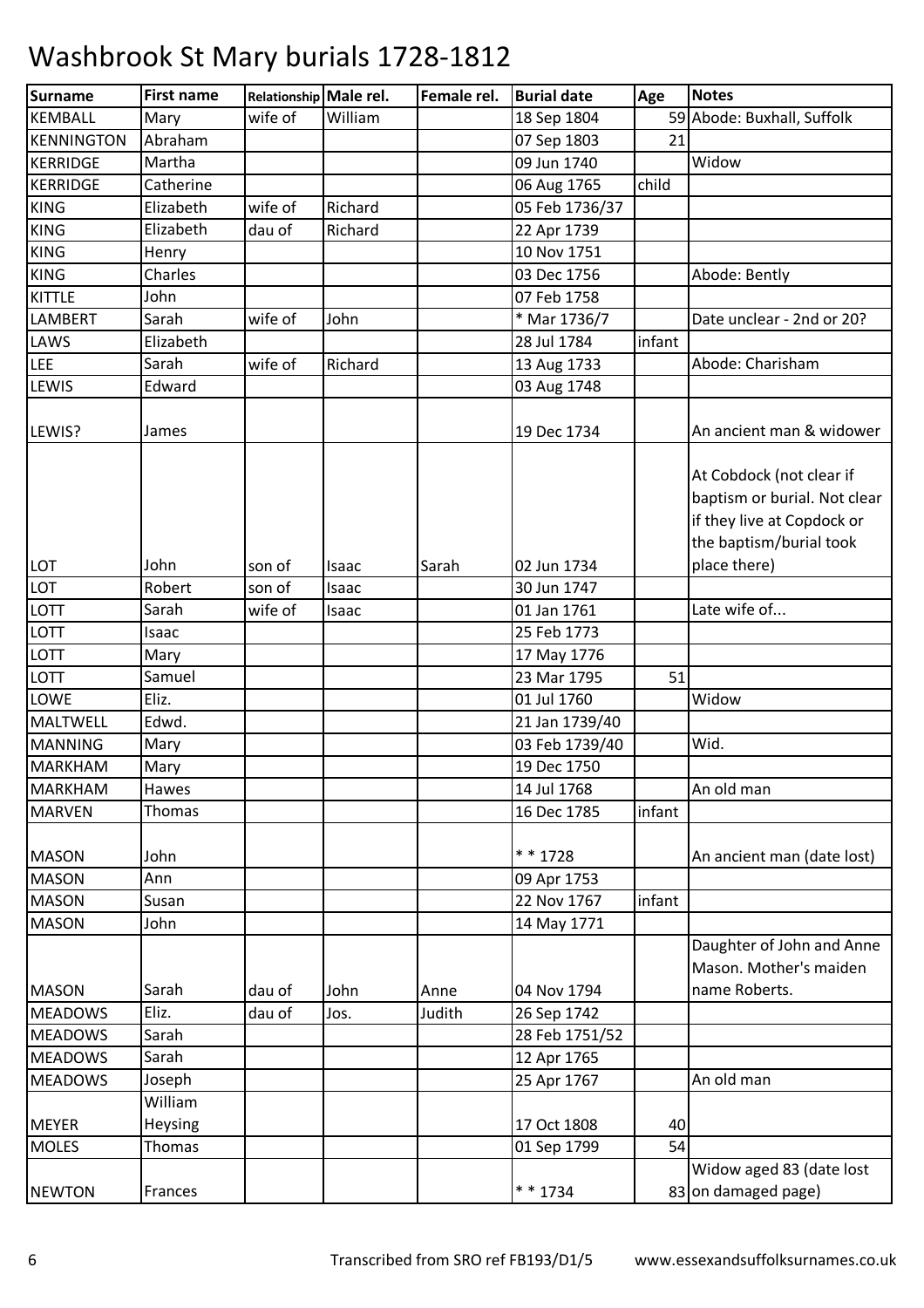| <b>OSBORN</b><br>28 Aug 1803<br>Mary<br>41 A pauper<br><b>Barbara</b><br>wife of<br><b>OSBORNE</b><br>28 Apr 1743<br>Jno.<br><b>OSBORNE</b><br>23 Dec 1798<br>Thomas<br>Abode: Washbrook<br>John<br>19 Jan 1774<br><b>OSBOURN</b><br>01 Oct 1750<br><b>PALMER</b><br>James<br>Late wife of<br>wife of<br>Mary<br>Michael<br>14 Sep 1769<br><b>PALMER</b><br>?<br>02 Oct 1745<br><b>PARE</b><br>wife of<br>Thos.<br>First name not in register<br>09 Oct 1745<br><b>PARKER</b><br>dau of<br>John<br>Mary<br>Ann<br><b>PARKER</b><br>Ann<br>22 Oct 1750<br>24 Jan 1766<br><b>PARKER</b><br>John<br>Aged<br><b>PEAR</b><br>Thomas<br>10 Aug 1750<br>PEED<br>16 Jul 1744<br>Thos.<br>01 Jan 1764<br>PEED<br>James<br><b>POD</b><br>John<br>14 Dec 1778<br>Shadrach<br><b>PODD</b><br>13 Aug 1777<br><b>PODD</b><br>John<br>21 Jan 1780<br>infant<br>Robt.<br>02 Jul 1751<br><b>PORTER</b><br><b>PORTER</b><br>Sarah<br>21 Aug 1752<br>Sarah<br>06 Jun 1786<br><b>PORTER</b><br>72<br>30 Jan 1805<br>infant<br>PRETYMAN<br>dau of<br>Robert<br>Mary<br>Jane<br><b>RAFE</b><br>17 Dec 1749<br>Mary<br><b>RANDS</b><br>17 May 1741<br>James<br><b>RANSON</b><br>Willm.<br>13 Mar 1747/48<br>son of<br>Stephen<br>Mary<br>William<br>E.<br>22 Feb 1758<br><b>RANSON</b><br>son of<br>Christpher<br>infant<br><b>RANSON</b><br>26 May 1765<br>Ann<br>18 Jan 1767<br>infant<br><b>RANSON</b><br>George<br><b>RANSON</b><br>11 Mar 1772<br>Samuel<br>infant<br>Sarah daughter of Isaac and |
|---------------------------------------------------------------------------------------------------------------------------------------------------------------------------------------------------------------------------------------------------------------------------------------------------------------------------------------------------------------------------------------------------------------------------------------------------------------------------------------------------------------------------------------------------------------------------------------------------------------------------------------------------------------------------------------------------------------------------------------------------------------------------------------------------------------------------------------------------------------------------------------------------------------------------------------------------------------------------------------------------------------------------------------------------------------------------------------------------------------------------------------------------------------------------------------------------------------------------------------------------------------------------------------------------------------------------------------------------------------------------------------------------------------------------------------------------------------------------------|
|                                                                                                                                                                                                                                                                                                                                                                                                                                                                                                                                                                                                                                                                                                                                                                                                                                                                                                                                                                                                                                                                                                                                                                                                                                                                                                                                                                                                                                                                                 |
|                                                                                                                                                                                                                                                                                                                                                                                                                                                                                                                                                                                                                                                                                                                                                                                                                                                                                                                                                                                                                                                                                                                                                                                                                                                                                                                                                                                                                                                                                 |
|                                                                                                                                                                                                                                                                                                                                                                                                                                                                                                                                                                                                                                                                                                                                                                                                                                                                                                                                                                                                                                                                                                                                                                                                                                                                                                                                                                                                                                                                                 |
|                                                                                                                                                                                                                                                                                                                                                                                                                                                                                                                                                                                                                                                                                                                                                                                                                                                                                                                                                                                                                                                                                                                                                                                                                                                                                                                                                                                                                                                                                 |
|                                                                                                                                                                                                                                                                                                                                                                                                                                                                                                                                                                                                                                                                                                                                                                                                                                                                                                                                                                                                                                                                                                                                                                                                                                                                                                                                                                                                                                                                                 |
|                                                                                                                                                                                                                                                                                                                                                                                                                                                                                                                                                                                                                                                                                                                                                                                                                                                                                                                                                                                                                                                                                                                                                                                                                                                                                                                                                                                                                                                                                 |
|                                                                                                                                                                                                                                                                                                                                                                                                                                                                                                                                                                                                                                                                                                                                                                                                                                                                                                                                                                                                                                                                                                                                                                                                                                                                                                                                                                                                                                                                                 |
|                                                                                                                                                                                                                                                                                                                                                                                                                                                                                                                                                                                                                                                                                                                                                                                                                                                                                                                                                                                                                                                                                                                                                                                                                                                                                                                                                                                                                                                                                 |
|                                                                                                                                                                                                                                                                                                                                                                                                                                                                                                                                                                                                                                                                                                                                                                                                                                                                                                                                                                                                                                                                                                                                                                                                                                                                                                                                                                                                                                                                                 |
|                                                                                                                                                                                                                                                                                                                                                                                                                                                                                                                                                                                                                                                                                                                                                                                                                                                                                                                                                                                                                                                                                                                                                                                                                                                                                                                                                                                                                                                                                 |
|                                                                                                                                                                                                                                                                                                                                                                                                                                                                                                                                                                                                                                                                                                                                                                                                                                                                                                                                                                                                                                                                                                                                                                                                                                                                                                                                                                                                                                                                                 |
|                                                                                                                                                                                                                                                                                                                                                                                                                                                                                                                                                                                                                                                                                                                                                                                                                                                                                                                                                                                                                                                                                                                                                                                                                                                                                                                                                                                                                                                                                 |
|                                                                                                                                                                                                                                                                                                                                                                                                                                                                                                                                                                                                                                                                                                                                                                                                                                                                                                                                                                                                                                                                                                                                                                                                                                                                                                                                                                                                                                                                                 |
|                                                                                                                                                                                                                                                                                                                                                                                                                                                                                                                                                                                                                                                                                                                                                                                                                                                                                                                                                                                                                                                                                                                                                                                                                                                                                                                                                                                                                                                                                 |
|                                                                                                                                                                                                                                                                                                                                                                                                                                                                                                                                                                                                                                                                                                                                                                                                                                                                                                                                                                                                                                                                                                                                                                                                                                                                                                                                                                                                                                                                                 |
|                                                                                                                                                                                                                                                                                                                                                                                                                                                                                                                                                                                                                                                                                                                                                                                                                                                                                                                                                                                                                                                                                                                                                                                                                                                                                                                                                                                                                                                                                 |
|                                                                                                                                                                                                                                                                                                                                                                                                                                                                                                                                                                                                                                                                                                                                                                                                                                                                                                                                                                                                                                                                                                                                                                                                                                                                                                                                                                                                                                                                                 |
|                                                                                                                                                                                                                                                                                                                                                                                                                                                                                                                                                                                                                                                                                                                                                                                                                                                                                                                                                                                                                                                                                                                                                                                                                                                                                                                                                                                                                                                                                 |
|                                                                                                                                                                                                                                                                                                                                                                                                                                                                                                                                                                                                                                                                                                                                                                                                                                                                                                                                                                                                                                                                                                                                                                                                                                                                                                                                                                                                                                                                                 |
|                                                                                                                                                                                                                                                                                                                                                                                                                                                                                                                                                                                                                                                                                                                                                                                                                                                                                                                                                                                                                                                                                                                                                                                                                                                                                                                                                                                                                                                                                 |
|                                                                                                                                                                                                                                                                                                                                                                                                                                                                                                                                                                                                                                                                                                                                                                                                                                                                                                                                                                                                                                                                                                                                                                                                                                                                                                                                                                                                                                                                                 |
|                                                                                                                                                                                                                                                                                                                                                                                                                                                                                                                                                                                                                                                                                                                                                                                                                                                                                                                                                                                                                                                                                                                                                                                                                                                                                                                                                                                                                                                                                 |
|                                                                                                                                                                                                                                                                                                                                                                                                                                                                                                                                                                                                                                                                                                                                                                                                                                                                                                                                                                                                                                                                                                                                                                                                                                                                                                                                                                                                                                                                                 |
|                                                                                                                                                                                                                                                                                                                                                                                                                                                                                                                                                                                                                                                                                                                                                                                                                                                                                                                                                                                                                                                                                                                                                                                                                                                                                                                                                                                                                                                                                 |
|                                                                                                                                                                                                                                                                                                                                                                                                                                                                                                                                                                                                                                                                                                                                                                                                                                                                                                                                                                                                                                                                                                                                                                                                                                                                                                                                                                                                                                                                                 |
|                                                                                                                                                                                                                                                                                                                                                                                                                                                                                                                                                                                                                                                                                                                                                                                                                                                                                                                                                                                                                                                                                                                                                                                                                                                                                                                                                                                                                                                                                 |
|                                                                                                                                                                                                                                                                                                                                                                                                                                                                                                                                                                                                                                                                                                                                                                                                                                                                                                                                                                                                                                                                                                                                                                                                                                                                                                                                                                                                                                                                                 |
| Hannah Chisnell (mother's                                                                                                                                                                                                                                                                                                                                                                                                                                                                                                                                                                                                                                                                                                                                                                                                                                                                                                                                                                                                                                                                                                                                                                                                                                                                                                                                                                                                                                                       |
| Sarah<br>dau of<br><b>RANSON</b><br>Isaac<br>Hannah<br>22 Nov 1789<br>maiden name: Ranson)                                                                                                                                                                                                                                                                                                                                                                                                                                                                                                                                                                                                                                                                                                                                                                                                                                                                                                                                                                                                                                                                                                                                                                                                                                                                                                                                                                                      |
| wife of<br>William<br><b>RIDGING</b><br>03 Sep 1801<br>Mary                                                                                                                                                                                                                                                                                                                                                                                                                                                                                                                                                                                                                                                                                                                                                                                                                                                                                                                                                                                                                                                                                                                                                                                                                                                                                                                                                                                                                     |
| Entry crossed out, saying<br>"Entered in the Copdock<br>register."<br><b>ROBERTS</b><br>Anne<br>wife of<br>John<br>05 Feb 1797                                                                                                                                                                                                                                                                                                                                                                                                                                                                                                                                                                                                                                                                                                                                                                                                                                                                                                                                                                                                                                                                                                                                                                                                                                                                                                                                                  |
| Abode: Sprowghton<br><b>ROSE</b><br>John<br>09 Feb 1743/44<br>son of<br>John<br>Sarah                                                                                                                                                                                                                                                                                                                                                                                                                                                                                                                                                                                                                                                                                                                                                                                                                                                                                                                                                                                                                                                                                                                                                                                                                                                                                                                                                                                           |
| Henry and Ann, son and                                                                                                                                                                                                                                                                                                                                                                                                                                                                                                                                                                                                                                                                                                                                                                                                                                                                                                                                                                                                                                                                                                                                                                                                                                                                                                                                                                                                                                                          |
| daughter of                                                                                                                                                                                                                                                                                                                                                                                                                                                                                                                                                                                                                                                                                                                                                                                                                                                                                                                                                                                                                                                                                                                                                                                                                                                                                                                                                                                                                                                                     |
| 14 Aug 1744<br><b>ROUGHT</b><br>Henry<br>son of<br>Ann<br>Henry<br>Henry and Ann, son and                                                                                                                                                                                                                                                                                                                                                                                                                                                                                                                                                                                                                                                                                                                                                                                                                                                                                                                                                                                                                                                                                                                                                                                                                                                                                                                                                                                       |
| daughter of<br>ROUGHT<br>Ann<br>son of<br>14 Aug 1744<br>Henry<br>Ann                                                                                                                                                                                                                                                                                                                                                                                                                                                                                                                                                                                                                                                                                                                                                                                                                                                                                                                                                                                                                                                                                                                                                                                                                                                                                                                                                                                                           |
| William<br>25 Jan 1809<br><b>ROUS</b><br>13                                                                                                                                                                                                                                                                                                                                                                                                                                                                                                                                                                                                                                                                                                                                                                                                                                                                                                                                                                                                                                                                                                                                                                                                                                                                                                                                                                                                                                     |
| <b>ROUS</b><br>20 Mar 1810<br>16<br>James                                                                                                                                                                                                                                                                                                                                                                                                                                                                                                                                                                                                                                                                                                                                                                                                                                                                                                                                                                                                                                                                                                                                                                                                                                                                                                                                                                                                                                       |
| Daughter of James and<br>Susan Rouse. Mother's                                                                                                                                                                                                                                                                                                                                                                                                                                                                                                                                                                                                                                                                                                                                                                                                                                                                                                                                                                                                                                                                                                                                                                                                                                                                                                                                                                                                                                  |
| <b>ROUSE</b><br>14 maiden name Smith<br>Susan<br>dau of<br>08 May 1812<br>James<br>Susan                                                                                                                                                                                                                                                                                                                                                                                                                                                                                                                                                                                                                                                                                                                                                                                                                                                                                                                                                                                                                                                                                                                                                                                                                                                                                                                                                                                        |
| Elizabeth<br>24 Nov 1749<br>Widow<br><b>ROUT</b>                                                                                                                                                                                                                                                                                                                                                                                                                                                                                                                                                                                                                                                                                                                                                                                                                                                                                                                                                                                                                                                                                                                                                                                                                                                                                                                                                                                                                                |
| <b>ROUT</b><br>son of<br>20 Jun 1750<br>Thos.<br>Henry                                                                                                                                                                                                                                                                                                                                                                                                                                                                                                                                                                                                                                                                                                                                                                                                                                                                                                                                                                                                                                                                                                                                                                                                                                                                                                                                                                                                                          |
| <b>ROUT</b><br>Sarah<br>11 Jun 1758                                                                                                                                                                                                                                                                                                                                                                                                                                                                                                                                                                                                                                                                                                                                                                                                                                                                                                                                                                                                                                                                                                                                                                                                                                                                                                                                                                                                                                             |
| <b>ROUT</b><br>02 Dec 1769<br>Henry                                                                                                                                                                                                                                                                                                                                                                                                                                                                                                                                                                                                                                                                                                                                                                                                                                                                                                                                                                                                                                                                                                                                                                                                                                                                                                                                                                                                                                             |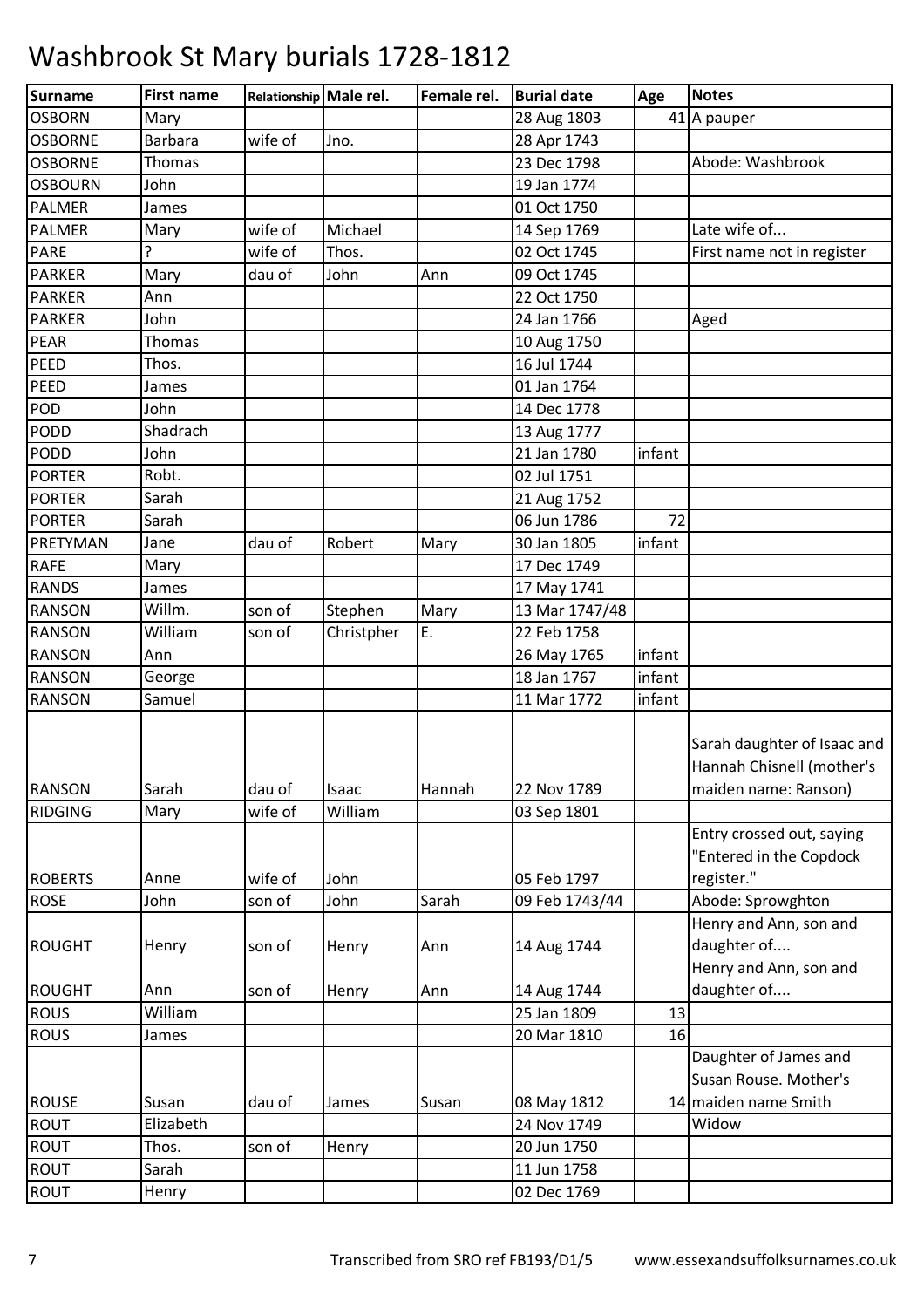| <b>Surname</b> | <b>First name</b> | Relationship Male rel. |        | Female rel. | <b>Burial date</b> | Age    | <b>Notes</b>                                                                       |
|----------------|-------------------|------------------------|--------|-------------|--------------------|--------|------------------------------------------------------------------------------------|
| <b>ROUT</b>    | Ann               |                        |        |             | 10 Sep 1778        |        |                                                                                    |
| <b>ROUT</b>    | Elizabeth         |                        |        |             | 11 Mar 1783        |        |                                                                                    |
| <b>ROUT</b>    | Robert            | son of                 | Henry  |             | 12 Apr 1791        | 16     |                                                                                    |
|                |                   |                        |        |             |                    |        | Son of Henry and Susan                                                             |
|                |                   |                        |        |             |                    |        | Rout. Mother's maiden                                                              |
| <b>ROUT</b>    | Joshua            | son of                 | Henry  | Susan       | 31 Aug 1794        | infant | name Man.                                                                          |
| <b>ROUT</b>    | Henry             |                        |        |             | 08 Dec 1806        | 60     |                                                                                    |
|                |                   |                        |        |             |                    |        | Daughter of Joseph and                                                             |
|                |                   |                        |        |             |                    |        | Elizabeth Rout. Mother's                                                           |
| <b>ROUT</b>    | Mary              | dau of                 | Joseph | Elizabeth   | 29 Aug 1807        | infant | maiden name Ellesdon.                                                              |
| <b>RYCRAFT</b> | Robert            |                        |        |             | 20 Apr 1766        | infant |                                                                                    |
| SAYER          | Mary              | wife of                | John   |             | 15 Nov 1729        |        |                                                                                    |
| <b>SCOTT</b>   | Wm                |                        |        |             | 30 Aug 1730        |        |                                                                                    |
| <b>SCOTT</b>   | Amy               | wife of                | Wm.    |             | 08 Dec 1730        |        | Abode: Cobdock                                                                     |
| <b>SCOTT</b>   | Amy               | dau of                 | Wm     |             | 17 Dec 1730        | infant |                                                                                    |
| SERJEANT       | Robert            | son of                 | Robert | Dinah       | 02 Jun 1799        | 20     |                                                                                    |
| SERJEANT       | Dinah             | dau of                 | Robert | Dinah       | 02 Feb 1802        | 17     |                                                                                    |
| <b>SEXTON</b>  | Samuel            | son of                 | Samuel | Eliz.       | 21 May 1732        |        |                                                                                    |
|                |                   |                        |        |             |                    |        | Very faded. Not clear if                                                           |
| <b>SEXTON</b>  | Samuel            | son of                 | Samuel | Eliz.       | 12 Jul 1734        |        | baptism or burial.                                                                 |
| <b>SEXTON</b>  | Samuel            |                        |        |             | 26 Jul 1734        |        | A married man                                                                      |
| SHARMAN        | John              |                        |        |             | 18 May 1774        | infant |                                                                                    |
| <b>SHARMAN</b> | Phillip           |                        |        |             | 07 Aug 1775        | infant |                                                                                    |
| <b>SHARMAN</b> | Philip            |                        |        |             | 16 Mar 1777        | infant |                                                                                    |
| <b>SHARMAN</b> | Thomas            | son of                 | John   | Elizabeth   | 04 Sep 1793        |        | Son of John and Elizabeth<br>Sharman. Mother's maiden<br>name Lord.                |
| <b>SHARMAN</b> | John              |                        |        |             | 08 Jun 1808        | 57     |                                                                                    |
| <b>SHARMAN</b> | Philip            |                        |        |             | 06 Nov 1808        |        | The entry has "son of"<br>added in after the name,<br>19 but doesn't say who.      |
| <b>SHERMAN</b> | William           |                        |        |             | 20 Jun 1762        | infant |                                                                                    |
| <b>SHERMAN</b> | Sarah             |                        |        |             | 21 Jul 1763        | infant |                                                                                    |
| <b>SHERMAN</b> | Ann               |                        |        |             | 13 Sep 1766        | infant |                                                                                    |
| <b>SHERMAN</b> | Thos.             |                        |        |             | 30 Apr 1769        |        |                                                                                    |
| SHERMAN        | Philip            |                        |        |             | 28 Dec 1771        |        |                                                                                    |
| SHERMAN        | Elizabeth         |                        |        |             | 20 May 1776        |        |                                                                                    |
|                |                   |                        |        |             |                    |        | With 1803 entries, but as it<br>follows a baptism in<br>February, it might be from |
| <b>SHERMAN</b> | James             |                        |        |             | 10 Nov 1802        | infant | 1802.                                                                              |
| <b>SHERMAN</b> | Henry             |                        |        |             | 14 Apr 1803        |        | 80 Abode: Washbrook                                                                |
| <b>SMITH</b>   | Lydia             |                        |        |             | 13 Mar 1733/34     |        | Single woman                                                                       |
| <b>SMITH</b>   | Mary              | dau of                 | Richd. | Judith      | 22 Jul 1740        |        |                                                                                    |
| <b>SMITH</b>   | Judith            | wife of                | Richd. |             | 19 Dec 1749        |        |                                                                                    |
| <b>SMITH</b>   | Judith            |                        |        |             | 08 Jul 1750        |        |                                                                                    |
| <b>SMITH</b>   | Samuel            |                        |        |             | 06 Feb 1803        | infant |                                                                                    |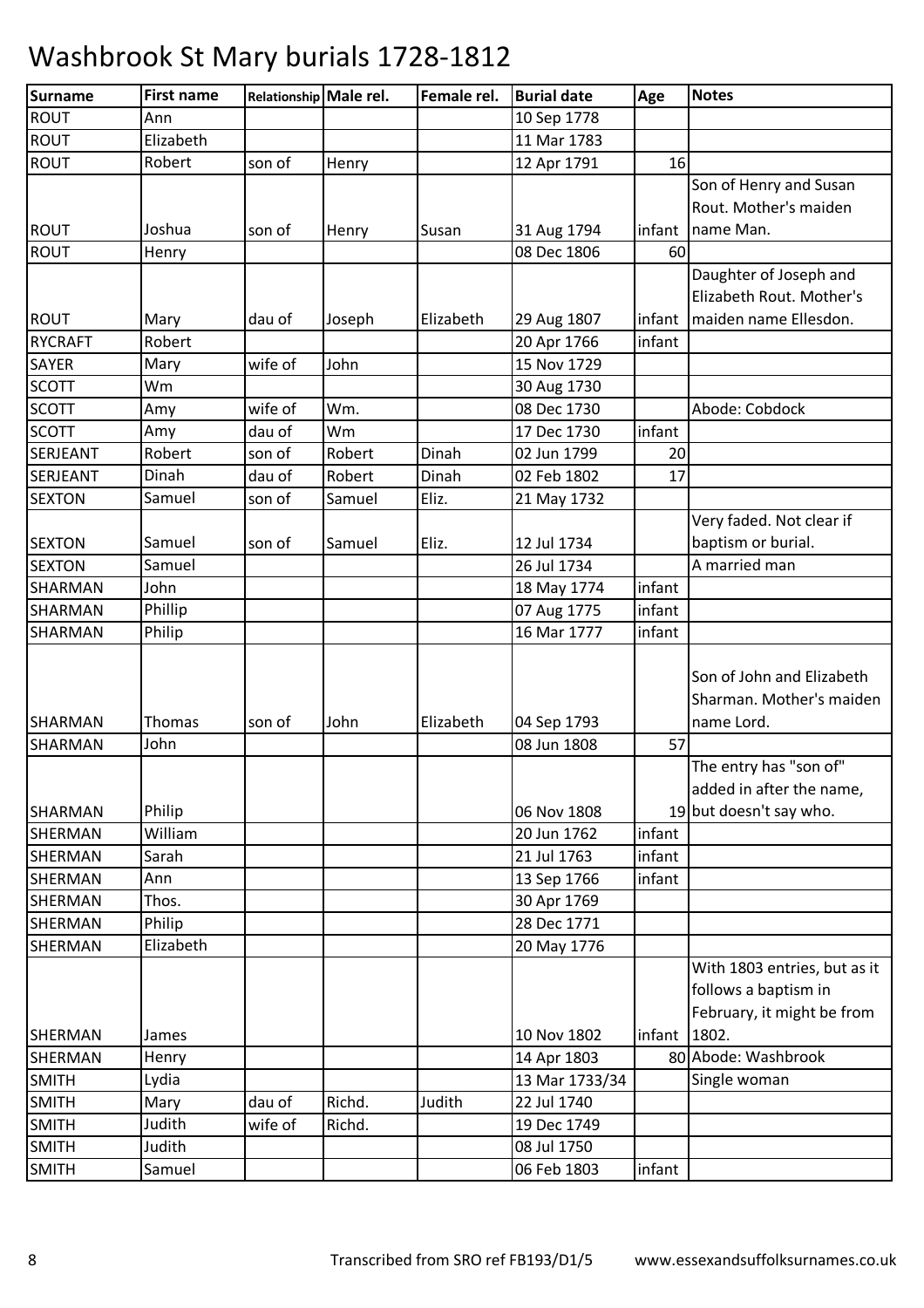| <b>Surname</b>  | <b>First name</b> | Relationship Male rel. |            | Female rel. | <b>Burial date</b> | Age    | <b>Notes</b>                  |
|-----------------|-------------------|------------------------|------------|-------------|--------------------|--------|-------------------------------|
|                 |                   |                        |            |             |                    |        | Son of John Mouls and Mary    |
|                 |                   |                        |            |             |                    |        | Spark. Mother's maiden        |
| <b>SPARK</b>    | James             | son of                 | John Mouls | Mary        | 12 Jan 1794        |        | infant name Powell.           |
|                 |                   |                        |            |             |                    |        | Son of John & Mary Sparkes.   |
|                 |                   |                        |            |             |                    |        | Mother's maiden name          |
| <b>SPARKES</b>  | William           | son of                 | John       | Mary        | 19 Nov 1800        |        | Powell                        |
| <b>SPORLE</b>   | Samuel            | son of                 | Thomas     | Anne        | 30 Sep 1735        |        | Unclear if baptism or burial. |
| <b>SPORLE</b>   | Charles           |                        |            |             | 16 Oct 1767        | infant |                               |
| <b>SPORLE</b>   | Sarah             |                        |            |             | 30 Oct 1773        |        |                               |
| <b>SPORLE</b>   | Charles           |                        |            |             | 03 Jan 1779        |        |                               |
| <b>SPORLE</b>   | Thomas            |                        |            |             | 02 Feb 1784        |        |                               |
| <b>STEPHENS</b> | Abigail           | wife of                | Thomas     |             | 06 Dec 1736        |        |                               |
| <b>STEPHENS</b> | Thomas            |                        |            |             | 07 Oct 1752        |        |                               |
| <b>STEPHENS</b> | Rose              |                        |            |             | 26 Mar 1766        |        | Widow                         |
|                 |                   |                        |            |             |                    |        | Daughter of William and       |
|                 |                   |                        |            |             |                    |        | Mary Stevens. Mother's        |
| <b>STEVENS</b>  | Mary              | dau of                 | William    | Mary        | 16 Sep 1791        | infant | maiden name Jaques            |
| <b>STEWARD</b>  | Elizabeth         |                        |            |             | 05 Jan 1783        |        |                               |
| <b>STEWARD</b>  | Luke              |                        |            |             | 19 Oct 1783        |        |                               |
| <b>STEWARD</b>  | Charles           |                        |            |             | 08 Jan 1809        | 72     |                               |
|                 |                   |                        |            |             |                    |        |                               |
|                 |                   |                        |            |             |                    |        | Son of Charles and Elizabeth  |
|                 |                   |                        |            |             |                    |        | Stuartd. Mother's maiden      |
| <b>STUARTD</b>  | Edward            | son of                 | Charles    | Elizabeth   | 08 Sep 1793        |        | name Wells.                   |
| <b>SUGGATE</b>  | Mary              | dau of                 | Edward     | Elizth.     | 05 Feb 1805        | infant |                               |
| <b>TALMIDGE</b> | Susan             |                        |            |             | 27 Feb 1775        |        | Widow                         |
| <b>TURNER</b>   | John              | son of                 | John       | Sarah       | 23 Jun 1742        |        |                               |
| <b>TURNER</b>   | James             | son of                 | Will.      |             | 16 Aug 1747        |        |                               |
| <b>TURNER</b>   | Susan             |                        |            |             | 18 Nov 1748        |        |                               |
| <b>TURNER</b>   | James             | son of                 | Wm.        | Sarah       | 29 Sep 1749        |        |                               |
| <b>TURNER</b>   | Susan             |                        |            |             | 23 Apr 1752        |        |                               |
| <b>TURNER</b>   | Samuel            |                        |            |             | 06 May 1755        |        |                               |
| <b>TURNER</b>   | William           |                        |            |             | 27 Jun 1761        |        | Abode: Cobdock                |
|                 |                   |                        |            |             |                    |        |                               |
|                 |                   |                        |            |             |                    |        | Abode: Copdock. First name    |
|                 |                   |                        |            |             |                    |        | not in register. "It does not |
|                 |                   |                        |            |             |                    |        | appear but that affidavit     |
|                 |                   |                        |            |             |                    |        | was made in due time." (for   |
| <b>TURNER</b>   | ?                 | wife of                | Wm.        |             | 01 Mar 1769        |        | burial in woollen)            |
| <b>TURNER</b>   | William           |                        |            |             | 30 Oct 1785        | 69     |                               |
| <b>TWAITE</b>   | Mary              |                        |            |             | 19 Dec 1779        |        |                               |
| <b>TWAITE</b>   | John              | son of                 | John       | Sarah       | 23 Jun 1799        | 2d     |                               |
|                 |                   |                        |            |             |                    |        | Mother's maiden name          |
| <b>TWAITE</b>   | Sarah             | dau of                 | James      | Sarah       | 04 May 1800        | infant | Daldry                        |
| <b>TWAITS</b>   | John              |                        |            |             | 29 Jul 1744        |        | <b>Buried at Copdock</b>      |
| <b>TWAITS</b>   | Robt.             |                        |            |             | 29 Sep 1751        |        |                               |
|                 |                   |                        |            |             |                    |        |                               |